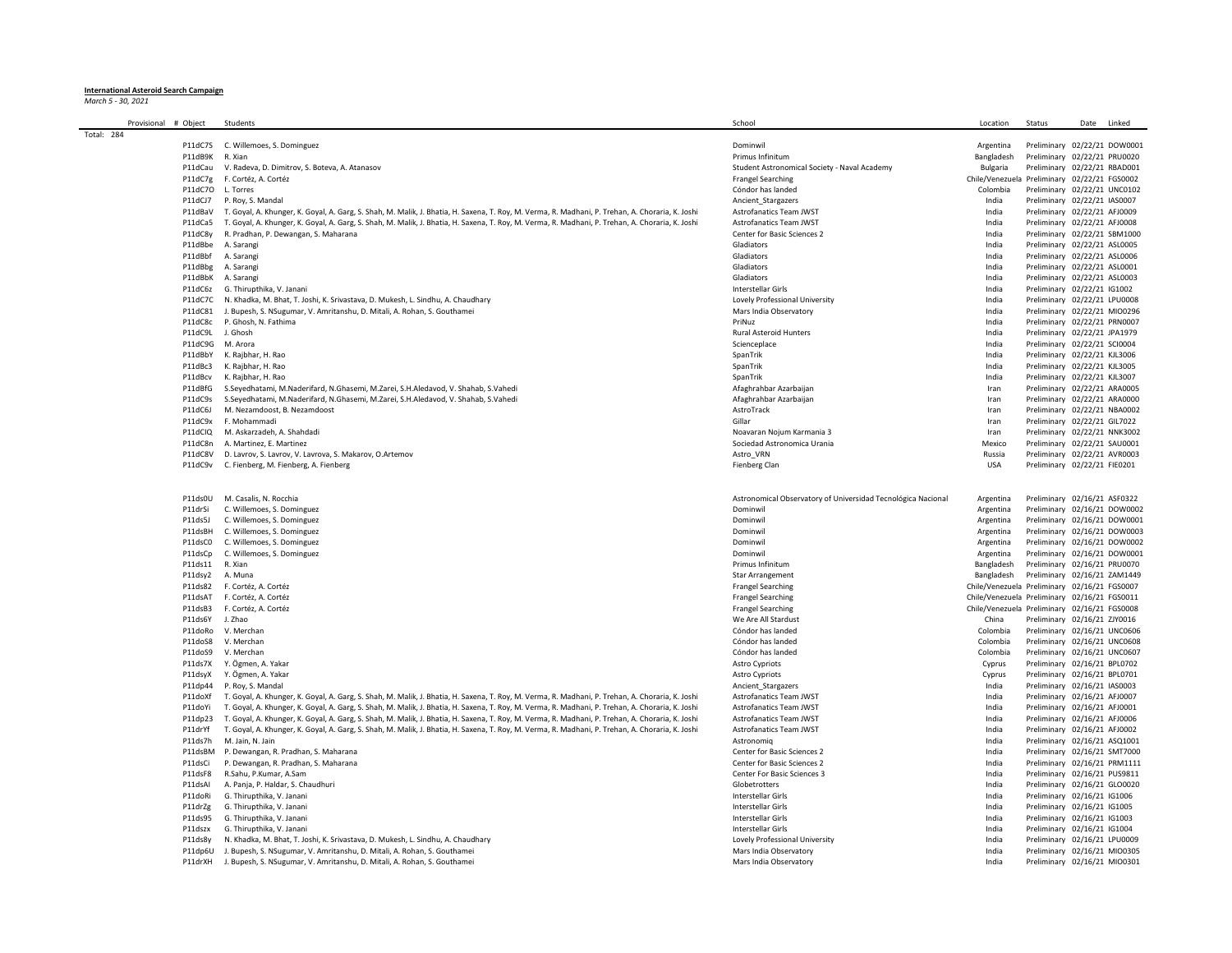|                  | P11drYm J. Bupesh, S. NSugumar, V. Amritanshu, D. Mitali, A. Rohan, S. Gouthamei   | Mars India Observatory                                       | India       | Preliminary 02/16/21 MIO0297                                |
|------------------|------------------------------------------------------------------------------------|--------------------------------------------------------------|-------------|-------------------------------------------------------------|
| P11ds9h          | J. Bupesh, S. NSugumar, V. Amritanshu, D. Mitali, A. Rohan, S. Gouthamei           | Mars India Observatory                                       | India       | Preliminary 02/16/21 MIO0306                                |
| P11dp4m J. Ghosh |                                                                                    | <b>Rural Asteroid Hunters</b>                                | India       | Preliminary 02/16/21 JPA2020                                |
| P11drUJ          | J. Ghosh                                                                           | Rural Asteroid Hunters                                       | India       | Preliminary 02/16/21 JPA0013                                |
| P11ds0X          | J. Ghosh                                                                           | Rural Asteroid Hunters                                       | India       | Preliminary 02/16/21 JPA0004                                |
| P11dsCD          | J. Ghosh                                                                           | <b>Rural Asteroid Hunters</b>                                | India       | Preliminary 02/16/21 JPA0003                                |
| P11drUh          | M. Sharma                                                                          | Scienceplace                                                 | India       | Preliminary 02/16/21 SCI0010                                |
|                  | K. Rajbhar, H. Rao                                                                 | SpanTrik                                                     | India       | Preliminary 02/16/21 KJL3020                                |
| P11doPe          |                                                                                    |                                                              |             |                                                             |
| P11doPi          | K. Rajbhar, H. Rao                                                                 | SpanTrik                                                     | India       | Preliminary 02/16/21 KJL3022                                |
| P11doPm          | K. Rajbhar, H. Rao                                                                 | SpanTrik                                                     | India       | Preliminary 02/16/21 KJL3021                                |
| P11doPP          | K. Rajbhar, H. Rao                                                                 | SpanTrik                                                     | India       | Preliminary 02/16/21 KJL3023                                |
| P11doQK          | K. Rajbhar, H. Rao                                                                 | SpanTrik                                                     | India       | Preliminary 02/16/21 KJL3015                                |
| P11doQs          | K. Rajbhar, H. Rao                                                                 | SpanTrik                                                     | India       | Preliminary 02/16/21 KJL3012                                |
| P11doRJ          | K. Rajbhar, H. Rao                                                                 | SpanTrik                                                     | India       | Preliminary 02/16/21 KJL3018                                |
| P11dsBq          | K. Rajbhar, H. Rao                                                                 | SpanTrik                                                     | India       | Preliminary 02/16/21 KJL3017                                |
| P11ds2e          | A. Vajpayee, S. Shrivastava, S. Rastogi                                            | Team Saptarishi                                              | India       | Preliminary 02/16/21 IND0183                                |
| P11dsAn          | A. Vajpayee, S. Shrivastava, S. Rastogi                                            | Team Saptarishi                                              | India       | Preliminary 02/16/21 IND0182                                |
| P11ds0K          | S.Seyedhatami, M.Naderifard, N.Ghasemi, M.Zarei, S.H.Aledavod, V. Shahab, S.Vahedi | Afaghrahbar Azarbaijan                                       | Iran        | Preliminary 02/16/21 ARA0001                                |
| P11ds4l          | S.Seyedhatami, M.Naderifard, N.Ghasemi, M.Zarei, S.H.Aledavod, V. Shahab, S.Vahedi | Afaghrahbar Azarbaijan                                       | Iran        | Preliminary 02/16/21 ARA0001                                |
| P11ds8C          | M. Nezamdoost, B. Nezamdoost                                                       | AstroTrack                                                   | Iran        | Preliminary 02/16/21 NBA0007                                |
| P11dsFF          | M. Nezamdoost, B. Nezamdoost                                                       | AstroTrack                                                   | Iran        | Preliminary 02/16/21 NBA0008                                |
| P11dsyO          | M. Nezamdoost, B. Nezamdoost                                                       | AstroTrack                                                   | Iran        | Preliminary 02/16/21 NBA0006                                |
| P11ds0t          | A.Omani, Z.Pezeshkinejad, M.S.Omani                                                | Keyhan                                                       | Iran        | Preliminary 02/16/21 KEY003                                 |
| P11ds0T          | M. Askarzadeh, F. Ahmadi, B. Alahkhani, A. Shahdadi                                | Noavaran Noium Karmania 3                                    | Iran        | Preliminary 02/16/21 NNK3102                                |
| P11drUG          | F. Mohammadi                                                                       | The Thaqib                                                   | Iran        | Preliminary 02/16/21 THA7022                                |
| P11drUK          | F. Mohammadi, M. Somi                                                              | The Thaqib                                                   | Iran        | Preliminary 02/16/21 THA0001                                |
| P11ds99          | F. Mohammadi, M. Somi                                                              | The Thaqib                                                   | Iran        | Preliminary 02/16/21 THA0002                                |
| P11dszu          | A. Martinez, F. Martinez                                                           |                                                              | Mexico      |                                                             |
|                  |                                                                                    | Sociedad Astronomica Urania                                  |             | Preliminary 02/16/21 SAU0003                                |
| P11dsDo          | A. Javellana                                                                       | Philippine Science High School CALABARZON Region Campus      | Philippines | Preliminary 02/16/21 CBZ9201                                |
| P11ds8c          | J. Kotarzewski, B. Kwiatek                                                         | <b>KK Collaboration</b>                                      | Poland      | Preliminary 02/16/21 KKC0005                                |
| P11ds16          | D. Lavrov, S. Lavrov, V. Lavrova, S. Makarov, O.Artemov                            | Astro_VRN                                                    | Russia      | Preliminary 02/16/21 AVR0007                                |
| P11ds5I          | D. Lavrov, S. Lavrov, V. Lavrova, S. Makarov, O.Artemov                            | Astro_VRN                                                    | Russia      | Preliminary 02/16/21 AVR0008                                |
| P11ds1D          | A. Dimas                                                                           | <b>IES Cabo Blanco</b>                                       | Spain       | Preliminary 02/16/21 CAB0011                                |
| P11ds8d          | A. Dimas                                                                           | <b>IES Cabo Blanco</b>                                       | Spain       | Preliminary 02/16/21 CAB0008                                |
| P11doPt          | A.Udara, I.Ranaweera, P.Arachchige, M.Jayalath, S.Samaramanna                      | <b>Midnight Mascots</b>                                      | Sri Lanka   | Preliminary 02/16/21 MNM0020                                |
| P11drVu          | E. Gulec, S. Esmer                                                                 | Konak Sehit Ömer Halisdemir Bilim ve Sanat Merkezi           | Turkey      | Preliminary 02/16/21 KBM010                                 |
| P11drXr          | E. Gulec, S. Esmer                                                                 | Konak Sehit Ömer Halisdemir Bilim ve Sanat Merkezi           | Turkey      | Preliminary 02/16/21 KBM011                                 |
| P11ds1T          | V. Sulym, Y. Kriuchkova                                                            | AstroSumy                                                    | Ukraine     | Preliminary 02/16/21 ASU0403                                |
| P11dsEs          | E. Volkohon, V. Sulym                                                              | AstroSumy                                                    | Ukraine     | Preliminary 02/16/21 ASU0100                                |
| P11dsB6          | K. Farkas, S. Manoharan                                                            | Astra Nova School Asteroid Search Team                       | <b>USA</b>  | Preliminary 02/16/21 ANS0024                                |
| P11ds7E          | A. Coyner, K. Hopper                                                               | Coastal Oregon Asteroid Search Team                          | <b>USA</b>  | Preliminary 02/16/21 SOC0001                                |
| P11drYp          | C. Fienberg, M. Fienberg                                                           | Fienberg Clan                                                | <b>USA</b>  | Preliminary 02/16/21 FIE0901                                |
| P11dsBo          | C. Fienberg, M. Fienberg                                                           | Fienberg Clan                                                | USA         | Preliminary 02/16/21 FIE0602                                |
| P11ds72          | B. Senson                                                                          | James Madison Memorial High School - Team 1                  | USA         | Preliminary 02/16/21 JMM1203                                |
| P11dsc4          | B. Senson                                                                          | James Madison Memorial High School - Team 1                  | USA         | Preliminary 02/16/21 JMM1204                                |
| P11dsFJ          | B. Senson                                                                          | James Madison Memorial High School - Team 1                  | USA         | Preliminary 02/16/21 JMM1201                                |
| P11ds2O          | B. Senson                                                                          | James Madison Memorial High School - Team 2                  | USA         | Preliminary 02/16/21 JMM2202                                |
| P11ds6U          | <b>B.</b> Senson                                                                   | James Madison Memorial High School - Team 2                  | <b>USA</b>  | Preliminary 02/16/21 JMM2203                                |
| P11drZm          | B. Senson                                                                          | James Madison Memorial High School - Team 3                  | <b>USA</b>  |                                                             |
|                  |                                                                                    | Route 66 Rocks                                               | USA         | Preliminary 02/16/21 JMM3201<br>Preliminary 02/16/21 MAH862 |
| P11ds36          | M. Hotka, B. Young                                                                 |                                                              |             |                                                             |
| P11ds6E          | D. Crowson, J. Philpot                                                             | Space Rock Hounds                                            | <b>USA</b>  | Preliminary 02/16/21 SRH0592                                |
| P11ds8S          | D. Crowson, J. Philpot                                                             | Space Rock Hounds                                            | <b>USA</b>  | Preliminary 02/16/21 SRH0593                                |
|                  |                                                                                    |                                                              |             |                                                             |
|                  |                                                                                    |                                                              |             |                                                             |
| P11dPIc          | M. Casalis, N. Rocchia                                                             | Astronomical Observatory of Universidad Tecnológica Nacional | Argentina   | Preliminary 03/15/21 ASF0326                                |
| P11dRhT          | M. Casalis, N. Rocchia                                                             | Astronomical Observatory of Universidad Tecnológica Nacional | Argentina   | Preliminary 03/15/21 ASF0323                                |
| P11dTiV          | M. Casalis, N. Rocchia                                                             | Astronomical Observatory of Universidad Tecnológica Nacional | Argentina   | Preliminary 03/15/21 ASF0324                                |
| P11dTcn          | C. Willemoes, S. Dominguez                                                         | Dominwil                                                     | Argentina   | Preliminary 03/15/21 DOW0001                                |
| P11dPDY          | A. Muna                                                                            | <b>Star Arrangement</b>                                      | Bangladesh  | Preliminary 03/15/21 MUN4567                                |
| P11dPUZ A. Muna  |                                                                                    | Star Arrangement                                             | Bangladesh  | Preliminary 03/15/21 SAD1234                                |
| P11dPEq          | C. Ruas, J. Grattão                                                                | Colegio Avance                                               | Brazil      | Preliminary 03/15/21 CCR0001                                |
| P11dPJh          | C. Ruas, J. Grattão                                                                | Colegio Avance                                               | Brazil      | Preliminary 03/15/21 CCR0001                                |
| P11dRaR          | B. Furukawa, N. Andrade                                                            | Colégio Vicentino São José                                   | Brazil      | Preliminary 03/15/21 CVS702                                 |
| P11dTcH          | B. Furukawa, I. Wandrowelsti, G. Mazanek, N. Andrade                               | Colégio Vicentino São José                                   | Brazil      | Preliminary 03/15/21 CVS703                                 |
| P11dRmP          | V. Radeva, O. Andrade, D. Dimitrov, S. Boteva, A. Atanasov                         | Student Astronomical Society - Naval Academy                 | Bulgaria    | Preliminary 03/15/21 RDBA001                                |
| P11dRI2          | M. Simeonov, V. Radeva                                                             | Student Space Society - Bulgarian Air Force Academy          | Bulgaria    | Preliminary 03/15/21 RM001                                  |
| P11dPUY          | F. Cortéz, A. Cortéz                                                               | <b>Frangel Searching</b>                                     |             | Chile/Venezuela Preliminary 03/15/21 FGS0016                |
| P11dTj6          | J. Zhao                                                                            | We Are All Stardust                                          | China       | Preliminary 03/15/21 ZJY0019                                |
| P11dLcX          | V. Merchan                                                                         | Cóndor has landed                                            | Colombia    | Preliminary 03/15/21 UNC0611                                |
| P11dLd1          | V. Merchan                                                                         | Cóndor has landed                                            | Colombia    | Preliminary 03/15/21 UNC0602                                |
|                  |                                                                                    |                                                              | Colombia    | Preliminary 03/15/21 UNC0603                                |
|                  | P11dLdu V. Merchan                                                                 | Cóndor has landed                                            |             |                                                             |
|                  |                                                                                    |                                                              |             |                                                             |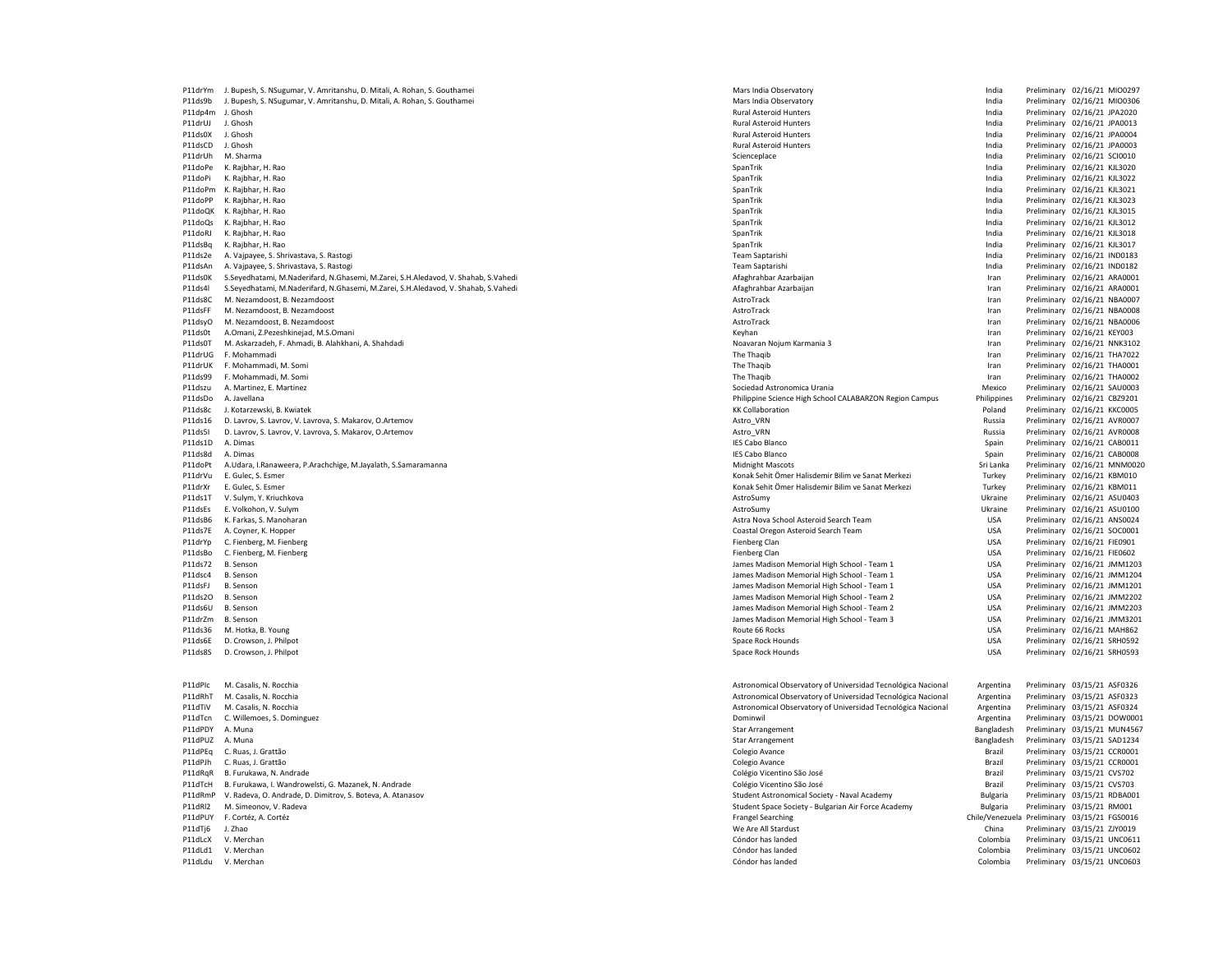| P11dPVO            | V. Merchan                                                                                                                                       | Cóndor has landed                                  | Colombia         | Preliminary 03/15/21 UNC0609                                 |
|--------------------|--------------------------------------------------------------------------------------------------------------------------------------------------|----------------------------------------------------|------------------|--------------------------------------------------------------|
| P11dRm4            | Y. Ögmen, Su.Sadisönmez                                                                                                                          | Astro Cypriots                                     | Cyprus           | Preliminary 03/15/21 BPL0700                                 |
| P11dKRS            | P. Roy, S. Mandal                                                                                                                                | Ancient_Stargazers                                 | India            | Preliminary 03/15/21 IAS0004                                 |
| P11dPKd            | P. Roy                                                                                                                                           | Ancient_Stargazers                                 | India            | Preliminary 03/15/21 IAS0043                                 |
| P11dSlV            | P. Roy, S. Mandal                                                                                                                                | Ancient Stargazers                                 | India            | Preliminary 03/15/21 IAS0005                                 |
|                    |                                                                                                                                                  |                                                    |                  |                                                              |
| P11dlit            | T. Goyal, A. Khunger, K. Goyal, A. Garg, S. Shah, M. Malik, J. Bhatia, H. Saxena, T. Roy, M. Verma, R. Madhani, P. Trehan, A. Choraria, K. Joshi | <b>Astrofanatics Team JWST</b>                     | India            | Preliminary 03/15/21 AFJ0015                                 |
| P11dLiu            | T. Goyal, A. Khunger, K. Goyal, A. Garg, S. Shah, M. Malik, J. Bhatia, H. Saxena, T. Roy, M. Verma, R. Madhani, P. Trehan, A. Choraria, K. Joshi | Astrofanatics Team JWST                            | India            | Preliminary 03/15/21 AFJ0012                                 |
| P11dLiz            | T. Goyal, A. Khunger, K. Goyal, A. Garg, S. Shah, M. Malik, J. Bhatia, H. Saxena, T. Roy, M. Verma, R. Madhani, P. Trehan, A. Choraria, K. Joshi | Astrofanatics Team JWST                            | India            | Preliminary 03/15/21 AFJ0013                                 |
| P11dPLq            | T. Goyal, A. Khunger, K. Goyal, A. Garg, S. Shah, M. Malik, J. Bhatia, H. Saxena, T. Roy, M. Verma, R. Madhani, P. Trehan, A. Choraria, K. Joshi | Astrofanatics Team JWST                            | India            | Preliminary 03/15/21 AFJ0031                                 |
| P11dSmN            | T. Goyal, A. Khunger, K. Goyal, A. Garg, S. Shah, M. Malik, J. Bhatia, H. Saxena, T. Roy, M. Verma, R. Madhani, P. Trehan, A. Choraria, K. Joshi | Astrofanatics Team JWST                            | India            | Preliminary 03/15/21 AFJ0010                                 |
|                    |                                                                                                                                                  |                                                    |                  |                                                              |
| P11dPB4            | P. Dewangan, R. Pradhan, S. Maharana                                                                                                             | Center for Basic Sciences 2                        | India            | Preliminary 03/15/21 PRM0005                                 |
| P11dPHH            | P. Dewangan, R. Pradhan, S. Maharana                                                                                                             | Center for Basic Sciences 2                        | India            | Preliminary 03/15/21 RUT0008                                 |
| P11dPEI            | P. Kumar, R. Sahu, A. Sam                                                                                                                        | Center For Basic Sciences 3                        | India            | Preliminary 03/15/21 ALN4000                                 |
| P11dKSw            | I. MohanRam, B. Mittal, K. Sanjeev, Dharini, S. Sweta, J. Harshita, P. Rajpal                                                                    | Dr. Vikram Sara Bhai Group                         | India            | Preliminary 03/15/21 VAS0124                                 |
| P11dPHN            | I. MohanRam, B. Mittal, K. Sanjeev, Dharini, S. Sweta, J. Harshita, P. Rajpal                                                                    | Dr. Vikram Sara Bhai Group                         | India            | Preliminary 03/15/21 VAS0112                                 |
|                    |                                                                                                                                                  |                                                    |                  |                                                              |
| P11dKSx            | A. Prasad, P. Harikrishnan, S. Mandaogane, M. Sarthak                                                                                            | Gagan                                              | India            | Preliminary 03/15/21 GAG0001                                 |
| P11dLis            | A. Sarangi                                                                                                                                       | Gladiators                                         | India            | Preliminary 03/15/21 ASL0015                                 |
| P11dLiS            | A. Sarangi                                                                                                                                       | Gladiators                                         | India            | Preliminary 03/15/21 ASL0019                                 |
| P11dPDZ            | A. Sarangi                                                                                                                                       | Gladiators                                         | India            | Preliminary 03/15/21 ASL0025                                 |
| P11dThD            | G. Thirupthika, V. Janani                                                                                                                        | Interstellar Girls                                 | India            | Preliminary 03/15/21 IG1007                                  |
|                    |                                                                                                                                                  |                                                    |                  |                                                              |
| P11dN0z            | J. Bupesh, S. NSugumar, V. Amritanshu, D. Mitali, A. Rohan, S. Gouthamei                                                                         | Mars India Observatory                             | India            | Preliminary 03/15/21 MIO0308                                 |
| P11dQRe            | J. Bupesh, S. NSugumar, V. Amritanshu, D. Mitali, A. Rohan, S. Gouthamei                                                                         | Mars India Observatory                             | India            | Preliminary 03/15/21 MIO0309                                 |
| P11dPV9            | A. Nikam, A. Chakravarty, A.Kumaran                                                                                                              | Neowise 2103                                       | India            | Preliminary 03/15/21 NEOW122                                 |
| P11dPW0            | A. Nikam, A. Chakravarty, A. Kumaran                                                                                                             | Neowise 2103                                       | India            | Preliminary 03/15/21 NEOW141                                 |
| P11dTdR            | A. Nikam, A. Chakravarty, A.Kumaran                                                                                                              | Neowise 2103                                       | India            | Preliminary 03/15/21 NEOW123                                 |
|                    |                                                                                                                                                  |                                                    |                  |                                                              |
| P11dRoH            | J. Ghosh                                                                                                                                         | <b>Rural Asteroid Hunters</b>                      | India            | Preliminary 03/15/21 JPA0007                                 |
| P11dRor            | J. Ghosh                                                                                                                                         | <b>Rural Asteroid Hunters</b>                      | India            | Preliminary 03/15/21 JPA2021                                 |
| P11dKRt            | S. Tuli, S. Thakur, H. Gupta, A. Garg                                                                                                            | Scienceplace                                       | India            | Preliminary 03/15/21 SCI054                                  |
| P11dKUZ            | S. Tuli, S. Thakur, H. Gupta, A. Garg                                                                                                            | Scienceplace                                       | India            | Preliminary 03/15/21 SCI060                                  |
| P11dPGm            | A. Singh, H. Kapoor, B. A                                                                                                                        | Scienceplace                                       | India            | Preliminary 03/15/21 SC0001                                  |
| P11dPKI            | A. Rajak                                                                                                                                         | SiriusAB                                           | India            | Preliminary 03/15/21 ABH0056                                 |
|                    |                                                                                                                                                  |                                                    |                  |                                                              |
| P11dPPk            | A. Rajak                                                                                                                                         | SiriusAB                                           | India            | Preliminary 03/15/21 ABH0051                                 |
| P11dPPz            | A. Rajak                                                                                                                                         | SiriusAB                                           | India            | Preliminary 03/15/21 ABH0078                                 |
| P11dKRI            | K. Rajbhar, H. Rao                                                                                                                               | SpanTrik                                           | India            | Preliminary 03/15/21 KJL3050                                 |
| P11dKRk            | K. Rajbhar, H. Rao                                                                                                                               | SpanTrik                                           | India            | Preliminary 03/15/21 KJL3038                                 |
| P11dKRI            | K. Rajbhar, H. Rao                                                                                                                               | SpanTrik                                           | India            | Preliminary 03/15/21 KJL3051                                 |
|                    |                                                                                                                                                  |                                                    |                  |                                                              |
| P11dKRO            | K. Raibhar, H. Rao                                                                                                                               | SpanTrik                                           | India            | Preliminary 03/15/21 KJL3049                                 |
| P11dKRs            | K. Rajbhar, H. Rao                                                                                                                               | SpanTrik                                           | India            | Preliminary 03/15/21 KJL3053                                 |
| P11dKS1            | K. Rajbhar, H. Rao                                                                                                                               | SpanTrik                                           | India            | Preliminary 03/15/21 KJL3059                                 |
| P11dKS2            | K. Rajbhar, H. Rao                                                                                                                               | SpanTrik                                           | India            | Preliminary 03/15/21 KJL3041                                 |
| P11dKS3            | K. Rajbhar, H. Rao                                                                                                                               | SpanTrik                                           | India            | Preliminary 03/15/21 KJL3047                                 |
|                    |                                                                                                                                                  |                                                    |                  |                                                              |
| P11dKS6            | K. Rajbhar, H. Rao                                                                                                                               | SpanTrik                                           | India            | Preliminary 03/15/21 KJL3036                                 |
| P11dKSr            | K. Rajbhar, H. Rao                                                                                                                               | SpanTrik                                           | India            | Preliminary 03/15/21 KJL3056                                 |
| P11dKSv            | K. Rajbhar, H. Rao                                                                                                                               | SpanTrik                                           | India            | Preliminary 03/15/21 KJL3030                                 |
| P11dKTv            | K. Rajbhar, H. Rao                                                                                                                               | SpanTrik                                           | India            | Preliminary 03/15/21 KJL3046                                 |
| P11dPFN            | K. Rajbhar, H. Rao                                                                                                                               | SpanTrik                                           | India            | Preliminary 03/15/21 KJL3042                                 |
|                    |                                                                                                                                                  |                                                    |                  |                                                              |
| P11dPzI            | K. Rajbhar, H. Rao                                                                                                                               | SpanTrik                                           | India            | Preliminary 03/15/21 KJL3060                                 |
| P11dRhd            | K. Raibhar, H. Rao                                                                                                                               | SpanTrik                                           | India            | Preliminary 03/15/21 KJL3034                                 |
| P11dPNq            | A. Vajpayee, S. Shrivastava, S. Rastogi                                                                                                          | Team Saptarishi                                    | India            | Preliminary 03/15/21 IND0176                                 |
| P11dPNs            | A. Vajpayee, S. Shrivastava, S. Rastogi                                                                                                          | Team Saptarishi                                    | India            | Preliminary 03/15/21 IND0179                                 |
| P11dPRa            | A. Vajpayee, S. Shrivastava, S. Rastogi                                                                                                          | Team Saptarishi                                    | India            | Preliminary 03/15/21 IND0164                                 |
| P11dRn7            |                                                                                                                                                  | The Space Cadets                                   | India            | Preliminary 03/15/21 YAL0002                                 |
|                    | A.Tripathi, M.Dubey, P.Prusty, Y.Chauhan                                                                                                         |                                                    |                  |                                                              |
| P11dRpD            | A.Tripathi, M.Dubey, P.Prusty, Y.Chauhan, A.Mahishi, P.Gharve                                                                                    | The Space Cadets                                   | India            | Preliminary 03/15/21 YAL0001                                 |
| P11dTb2            | A.Tripathi, M.Dubey, P.Prusty, Y.Chauhan                                                                                                         | The Space Cadets                                   | India            | Preliminary 03/15/21 YAL0001                                 |
| P11dPWu            | S.Seyedhatami, M.Naderifard, N.Ghasemi, M.Zarei, S.H.Aledavod, V. Shahab, S.Vahedi                                                               | Afaghrahbar Azarbaijan                             | Iran             | Preliminary 03/15/21 ARA0000                                 |
| P11dTb8            | S.Seyedhatami, M.Naderifard, N.Ghasemi, M.Zarei, S.H.Aledavod, V. Shahab, S.Vahedi                                                               | Afaghrahbar Azarbaijan                             | Iran             | Preliminary 03/15/21 ARA1400                                 |
|                    |                                                                                                                                                  |                                                    |                  |                                                              |
| P11dPEV            | M. Nezamdoost, B. Nezamdoost                                                                                                                     | AstroTrack                                         | Iran             | Preliminary 03/15/21 NBA0011                                 |
| P11dPOx            | M. Nezamdoost, B. Nezamdoost                                                                                                                     | AstroTrack                                         | Iran             | Preliminary 03/15/21 NBA0015                                 |
| P11dPW5            | M. Nezamdoost. B. Nezamdoost                                                                                                                     | AstroTrack                                         | Iran             | Preliminary 03/15/21 NBA0009                                 |
| P11dPQ1            | A.Omani, Z.Pezeshkinejad, M.S.Omani                                                                                                              | Keyhan                                             | Iran             | Preliminary 03/15/21 KEY008                                  |
| P11dPQS            | A.Omani, Z.Pezeshkinejad, M.S.Omani                                                                                                              | Keyhan                                             | Iran             | Preliminary 03/15/21 KEY007                                  |
| P11dPOu            | A.Omani, 7.Pezeshkinejad, M.S.Omani                                                                                                              | Keyhan                                             | Iran             | Preliminary 03/15/21 KEY005                                  |
|                    |                                                                                                                                                  |                                                    |                  |                                                              |
| P11dSog            |                                                                                                                                                  | Kevhan                                             | Iran             | Preliminary 03/15/21 KEY006                                  |
|                    | A.Omani, Z.Pezeshkinejad, M.S.Omani                                                                                                              |                                                    |                  |                                                              |
| P11dTal            | F. Mohammadi, M. Fattahie                                                                                                                        | Kushyar                                            | Iran             | Preliminary 03/15/21 KSH1031                                 |
| P11dTaS            | F. Mohammadi, H. Noroozi                                                                                                                         | Kushyar                                            | Iran             | Preliminary 03/15/21 KSH0110                                 |
|                    |                                                                                                                                                  |                                                    |                  |                                                              |
| P11dRkN            | M. Askarzadeh, F. Ahmadi, B. Alahkhani, A. Shahdadi                                                                                              | Noavaran Nojum Karmania 3                          | Iran             | Preliminary 03/15/21 NNK3107                                 |
| P11dRoS            | M. Askarzadeh, F. Ahmadi, B. Alahkhani, A. Shahdadi                                                                                              | Noavaran Nojum Karmania 3                          | Iran             | Preliminary 03/15/21 NNK3106                                 |
| P11dRap            | L. D'Avino, A. Catapano, M. Corbisiero, G. Ruggiero                                                                                              | AstroCampania-OASDG R01                            | Italy            | Preliminary 03/15/21 AC47101                                 |
|                    | P11dPWY A. Martinez, E. Martinez                                                                                                                 | Sociedad Astronomica Urania                        | Mexico           | Preliminary 03/15/21 SAU0001                                 |
|                    |                                                                                                                                                  |                                                    |                  |                                                              |
| P11dPWi<br>P11dSlK | J. Kotarzewski<br>J. Kotarzewski                                                                                                                 | <b>KK Collaboration</b><br><b>KK Collaboration</b> | Poland<br>Poland | Preliminary 03/15/21 KKC0009<br>Preliminary 03/15/21 KKC0008 |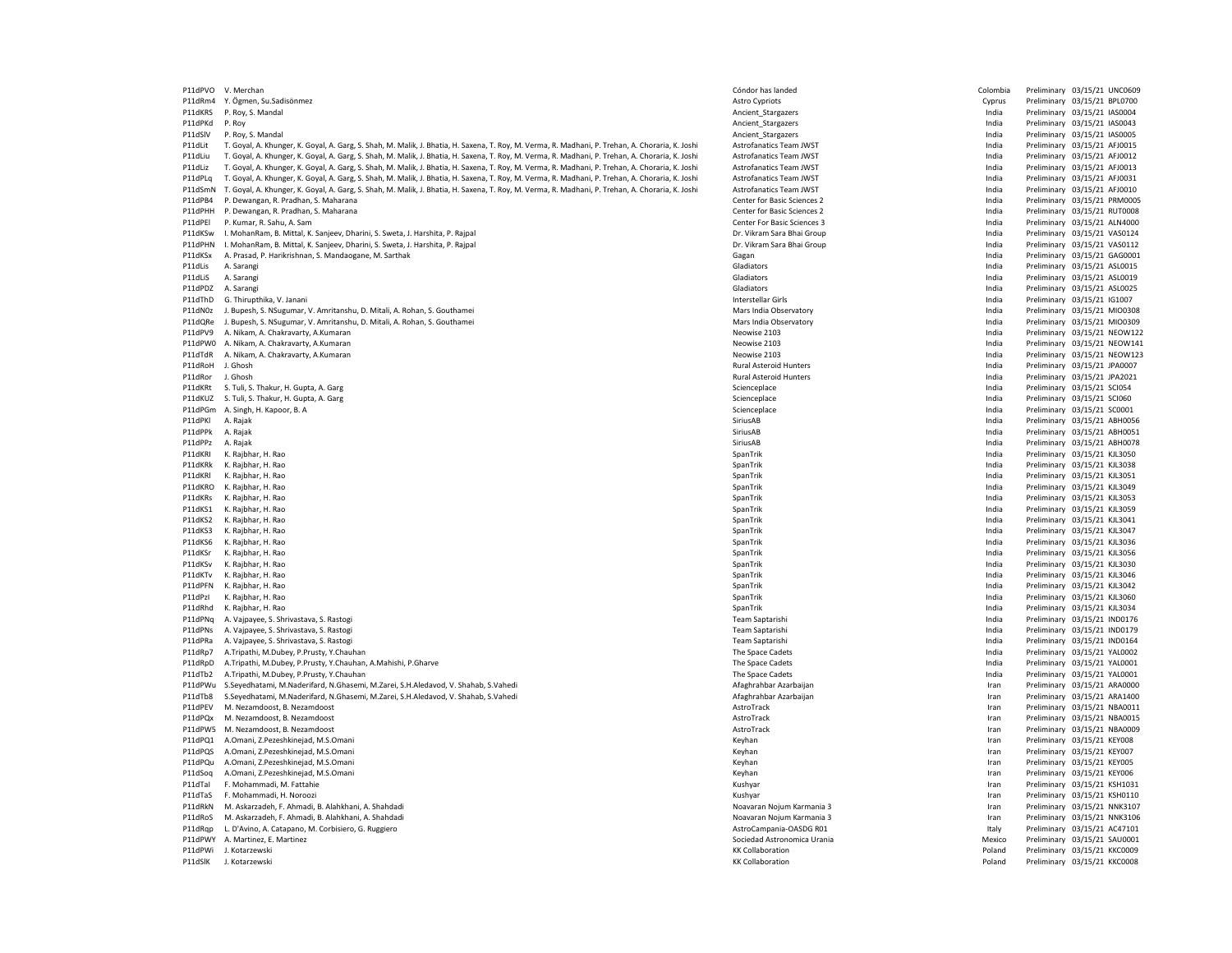| P11dPNh V. Djeric  |                                                                                                                                                          | EagleEye                                                                    | Serbia                   | Preliminary 03/15/21 EYE0012                                 |  |
|--------------------|----------------------------------------------------------------------------------------------------------------------------------------------------------|-----------------------------------------------------------------------------|--------------------------|--------------------------------------------------------------|--|
| P11dSnU            | V. Djeric                                                                                                                                                | EagleEye                                                                    | Serbia                   | Preliminary 03/15/21 EYE0015                                 |  |
| P11dThp            | V. Dieric                                                                                                                                                | EagleEye                                                                    | Serbia                   | Preliminary 03/15/21 EYE0018                                 |  |
| P11dRgK            | A. Dimas                                                                                                                                                 | <b>IES Cabo Blanco</b>                                                      | Spain                    | Preliminary 03/15/21 CAB0005                                 |  |
| P11dRky            | A. Dimas                                                                                                                                                 | <b>IES Cabo Blanco</b>                                                      | Spain                    | Preliminary 03/15/21 CAB0007                                 |  |
| P11dLdX            | A.Udara, I.Ranaweera, P.Arachchige, M.Jayalath, S.Samaramanna                                                                                            | <b>Midnight Mascots</b>                                                     | Sri Lanka                | Preliminary 03/15/21 MNM0608                                 |  |
| P11dLe5            | A.Udara, I.Ranaweera, P.Arachchige, M.Jayalath, S.Samaramanna                                                                                            | <b>Midnight Mascots</b>                                                     | Sri Lanka                | Preliminary 03/15/21 MNM0609                                 |  |
| P11dLeU            | A.Udara, I.Ranaweera, P.Arachchige, M.Jayalath, S.Samaramanna                                                                                            | <b>Midnight Mascots</b>                                                     | Sri Lanka                | Preliminary 03/15/21 MNM0607                                 |  |
| P11dLfs            | A.Udara, I.Ranaweera, P.Arachchige, M.Jayalath, S.Samaramanna                                                                                            | Midnight Mascots                                                            | Sri Lanka                | Preliminary 03/15/21 MNM0612                                 |  |
| P11dRk8            | O. Esen                                                                                                                                                  | Duzce Science and Art Center                                                | Turkey                   | Preliminary 03/15/21 SAC1002                                 |  |
| P11dKRe            | S. Kocer, E. Kocer, M. Kocer                                                                                                                             | Kusadasi                                                                    | Turkey                   | Preliminary 03/15/21 SEM0305                                 |  |
| P11dTdD            | O. Melnyk, V. Sulym, T. Ptashenchuk                                                                                                                      | AstroSumy                                                                   | Ukraine                  | Preliminary 03/15/21 ASU0604                                 |  |
| P11dPIs            | O.Mala                                                                                                                                                   | Kovtuny Educational Complex Zolotonosha District                            | Ukraine                  | Preliminary 03/15/21 KOV0092                                 |  |
| P11dPJE            | O.Mala                                                                                                                                                   | Kovtuny Educational Complex Zolotonosha District                            | Ukraine                  | Preliminary 03/15/21 KOV0098                                 |  |
| P11dPKv            | O.Mala                                                                                                                                                   | Kovtuny Educational Complex Zolotonosha District                            | Ukraine                  | Preliminary 03/15/21 KOV0095                                 |  |
| P11dPSK            | O.Mala                                                                                                                                                   | Kovtuny Educational Complex Zolotonosha District                            | Ukraine                  | Preliminary 03/15/21 KOV0097                                 |  |
| P11dPMD            | D. Huang                                                                                                                                                 | Astra Nova School Asteroid Search Team                                      | <b>USA</b>               | Preliminary 03/15/21 ANS0027                                 |  |
| P11dSmb            | W. Lin, V. Lin                                                                                                                                           | Astra Nova School Asteroid Search Team                                      | <b>USA</b>               | Preliminary 03/15/21 ANS0020                                 |  |
| P11dSnK            | S. Katakam                                                                                                                                               | Astra Nova School Asteroid Search Team                                      | <b>USA</b>               | Preliminary 03/15/21 ANS0017                                 |  |
| P11dTf8            | P. Griggs, K. Baragona                                                                                                                                   | Astra Nova School Asteroid Search Team                                      | <b>USA</b>               | Preliminary 03/15/21 ANS0028                                 |  |
| P11dPAg            | L. Jones                                                                                                                                                 | Coastal Oregon Asteroid Search Team                                         | USA                      | Preliminary 03/15/21 SOC0000                                 |  |
|                    |                                                                                                                                                          |                                                                             | <b>USA</b>               |                                                              |  |
| P11dTdP<br>P11dPOZ | A. Coyner, K. Hopper, L. Jones, J. Bullard, Z. Warner<br>G. Eisenbraun, N. Spurlin, T. Koch                                                              | Coastal Oregon Asteroid Search Team<br>DragonStar                           | <b>USA</b>               | Preliminary 03/15/21 SOC0001                                 |  |
|                    |                                                                                                                                                          |                                                                             |                          | Preliminary 03/15/21 NAS0004                                 |  |
|                    | P11dPWM G. Eisenbraun, N. Spurlin, T. Koch                                                                                                               | DragonStar                                                                  | <b>USA</b>               | Preliminary 03/15/21 NAS0002                                 |  |
| P11dRrb            | C. Fienberg, M. Fienberg                                                                                                                                 | Fienberg Clan                                                               | USA                      | Preliminary 03/15/21 FIE9901                                 |  |
| P11dTbj            | C. Fienberg, M. Fienberg                                                                                                                                 | Fienberg Clan                                                               | <b>USA</b>               | Preliminary 03/15/21 FIE1501                                 |  |
| P11dTcc            | C. Fienberg, M. Fienberg                                                                                                                                 | Fienberg Clan                                                               | <b>USA</b>               | Preliminary 03/15/21 FIE1802                                 |  |
| P11dPF8            | B. Senson                                                                                                                                                | James Madison Memorial High School - Team 1                                 | USA                      | Preliminary 03/15/21 JMM1307                                 |  |
| P11dTjB            | B. Senson                                                                                                                                                | James Madison Memorial High School - Team 1                                 | USA                      | Preliminary 03/15/21 JMM1308                                 |  |
| P11dPHf            | B. Sensor                                                                                                                                                | James Madison Memorial High School - Team 2                                 | <b>USA</b>               | Preliminary 03/15/21 JMM2302                                 |  |
| P11dPLX            | B. Sensor                                                                                                                                                | James Madison Memorial High School - Team 2                                 | <b>USA</b>               | Preliminary 03/15/21 JMM2305                                 |  |
| P11dSo3            | B. Senson                                                                                                                                                | James Madison Memorial High School - Team 2                                 | <b>USA</b>               | Preliminary 03/15/21 JMM2304                                 |  |
| P11dPII            | B. Sensor                                                                                                                                                | James Madison Memorial High School - Team 3                                 | <b>USA</b>               | Preliminary 03/15/21 JMM3307                                 |  |
| P11dRi3            | D. Crowson, J. Philpot                                                                                                                                   | Space Rock Hounds                                                           | <b>USA</b>               | Preliminary 03/15/21 SRH0588                                 |  |
| P11dRnx            | D. Crowson, J. Philpot                                                                                                                                   | Space Rock Hounds                                                           | <b>USA</b>               | Preliminary 03/15/21 SRH0589                                 |  |
|                    |                                                                                                                                                          |                                                                             |                          |                                                              |  |
|                    |                                                                                                                                                          |                                                                             |                          |                                                              |  |
|                    | P11dWmS M. Casalis, N. Rocchia, H. Madonna                                                                                                               | Astronomical Observatory of Universidad Tecnológica Nacional                | Argentina                | Preliminary 03/18/21 ASF0331                                 |  |
|                    | P11dWkP C. Willemoes, S. Dominguez                                                                                                                       | Dominwil                                                                    | Argentina                | Preliminary 03/18/21 DOW0002                                 |  |
|                    | P11dWkV C. Willemoes, S. Dominguez                                                                                                                       | Dominwil                                                                    | Argentina                | Preliminary 03/18/21 WDO0001                                 |  |
| P11dWnn A. Muna    |                                                                                                                                                          | Star Arrangement                                                            | Bangladesh               | Preliminary 03/18/21 PAG1234                                 |  |
|                    | P11dWnF B. Furukawa, I. Wandrowelsti, G. Mazanek, N. Andrade                                                                                             | Colégio Vicentino São José                                                  | Brazil                   | Preliminary 03/18/21 CVS704                                  |  |
|                    | P11dWow M. Simeonov, K. Nikolova, K. Kambushev, M. Yordanov, N. Manev, V. Radeva                                                                         | Student Space Society - Bulgarian Air Force Academy                         | <b>Bulgaria</b>          | Preliminary 03/18/21 RSNM00:                                 |  |
| P11dWq3 J. Zhao    |                                                                                                                                                          | We Are All Stardust                                                         | China                    | Preliminary 03/18/21 ZJY0027                                 |  |
|                    | P11dWkK F. Forero, L. Torres                                                                                                                             | Cóndor has landed                                                           | Colombia                 | Preliminary 03/18/21 UNC0103                                 |  |
|                    | P11dWkH T. Goyal, A. Khunger, K. Goyal, A. Garg, S. Shah, M. Malik, J. Bhatia, H. Saxena, T. Roy, M. Verma, R. Madhani, P. Trehan, A. Choraria, K. Joshi | Astrofanatics Team JWST                                                     | India                    | Preliminary 03/18/21 AFJ0041                                 |  |
|                    | P11dWmO P. Dewangan, R. Pradhan, S. Maharana                                                                                                             | Center for Basic Sciences 2                                                 | India                    | Preliminary 03/18/21 SBM1111                                 |  |
|                    | P11dWnu P. Dewangan, R. Pradhan, S. Maharana                                                                                                             | Center for Basic Sciences 2                                                 | India                    | Preliminary 03/18/21 RUT0010                                 |  |
|                    | P11dWno R.Sahu, P.Kumar, A.Sam                                                                                                                           | Center For Basic Sciences 3                                                 | India                    | Preliminary 03/18/21 RAS0001                                 |  |
| P11dWlh            | S. Chatterjee                                                                                                                                            | Cosmos Spaceworks                                                           | India                    | Preliminary 03/18/21 CSW0005                                 |  |
| P11dWll            | I. MohanRam, B. Mittal, K. Sanjeev, Dharini, S. Sweta, J. Harshita, P. Rajpal                                                                            | Dr. Vikram Sara Bhai Group                                                  | India                    | Preliminary 03/18/21 VAS0070                                 |  |
| P11dVvv            | A. Sarangi                                                                                                                                               | Gladiators                                                                  | India                    | Preliminary 03/18/21 ASL0034                                 |  |
|                    | P11dWn4 G. Thirupthika, V. Janani                                                                                                                        | Interstellar Girls                                                          | India                    | Preliminary 03/18/21 IG1009                                  |  |
| P11dWnr            | P. Mahajani                                                                                                                                              | Milkyway Citizens                                                           | India                    | Preliminary 03/18/21 MWC0010                                 |  |
| P11dVB2            | K. Rajbhar, H. Rao                                                                                                                                       | SpanTrik                                                                    | India                    | Preliminary 03/18/21 KJL3074                                 |  |
| P11dVBh            | K. Rajbhar, H. Rao                                                                                                                                       | SpanTrik                                                                    | India                    | Preliminary 03/18/21 KJL3077                                 |  |
| P11dVBI            | K. Rajbhar, H. Rao                                                                                                                                       | SpanTrik                                                                    | India                    | Preliminary 03/18/21 KJL3063                                 |  |
|                    | P11dVBM K. Rajbhar, H. Rao                                                                                                                               | SpanTrik                                                                    | India                    |                                                              |  |
|                    |                                                                                                                                                          |                                                                             |                          | Preliminary 03/18/21 KJL3064                                 |  |
| P11dVBu            | K. Rajbhar, H. Rao                                                                                                                                       | SpanTrik                                                                    | India<br>India           | Preliminary 03/18/21 KJL3062                                 |  |
|                    | P11dWnC K. Rajbhar, H. Rao                                                                                                                               | SpanTrik                                                                    |                          | Preliminary 03/18/21 KJL3072                                 |  |
|                    | P11dWo2 A. Vajpayee, S. Shrivastava, S. Rastogi                                                                                                          | Team Saptarishi                                                             | India<br>India           | Preliminary 03/18/21 IND0180                                 |  |
| P11dVFj            | A.Tripathi, M.Dubey, P.Prusty, Y.Chauhan, A.Mahishi, P.Gharve                                                                                            | The Space Cadets                                                            |                          | Preliminary 03/18/21 APO0002                                 |  |
| P11dVA1            | S.Seyedhatami, M.Naderifard, N.Ghasemi, M.Zarei, S.H.Aledavod, V. Shahab, S.Vahedi                                                                       | Afaghrahbar Azarbaijan                                                      | Iran                     | Preliminary 03/18/21 ARA0002                                 |  |
| P11dVA5            | S.Seyedhatami, M.Naderifard, N.Ghasemi, M.Zarei, S.H.Aledavod, V. Shahab, S.Vahedi                                                                       | Afaghrahbar Azarbaijan                                                      | Iran                     | Preliminary 03/18/21 ARA0001                                 |  |
| P11dVAd            | S.Seyedhatami, M.Naderifard, N.Ghasemi, M.Zarei, S.H.Aledavod, V. Shahab, S.Vahedi                                                                       | Afaghrahbar Azarbaijan                                                      | Iran                     | Preliminary 03/18/21 ARA0000                                 |  |
| P11dWml            | A. Nama                                                                                                                                                  | Aseel Nama Israel                                                           | Israel                   | Preliminary 03/18/21 ANI1801                                 |  |
| P11dWo3 A. Nama    |                                                                                                                                                          | Aseel Nama Israel                                                           | Israel                   | Preliminary 03/18/21 ANI2001                                 |  |
| P11dWlp            | L. D'Avino, A. Catapano, M. Corbisiero, G. Ruggiero                                                                                                      | AstroCampania-OASDG R01                                                     | Italy                    | Preliminary 03/18/21 AC40011                                 |  |
|                    | P11dWn9 A. Martinez, E. Martinez                                                                                                                         | Sociedad Astronomica Urania                                                 | Mexico                   | Preliminary 03/18/21 SAU0001                                 |  |
| P11dVya            | P11dWna A. Javellana<br>A.Udara, I.Ranaweera, P.Arachchige, M.Jayalath, S.Samaramanna                                                                    | Philippine Science High School CALABARZON Region Campus<br>Midnight Mascots | Philippines<br>Sri Lanka | Preliminary 03/18/21 CBZ1061<br>Preliminary 03/18/21 MNM0611 |  |